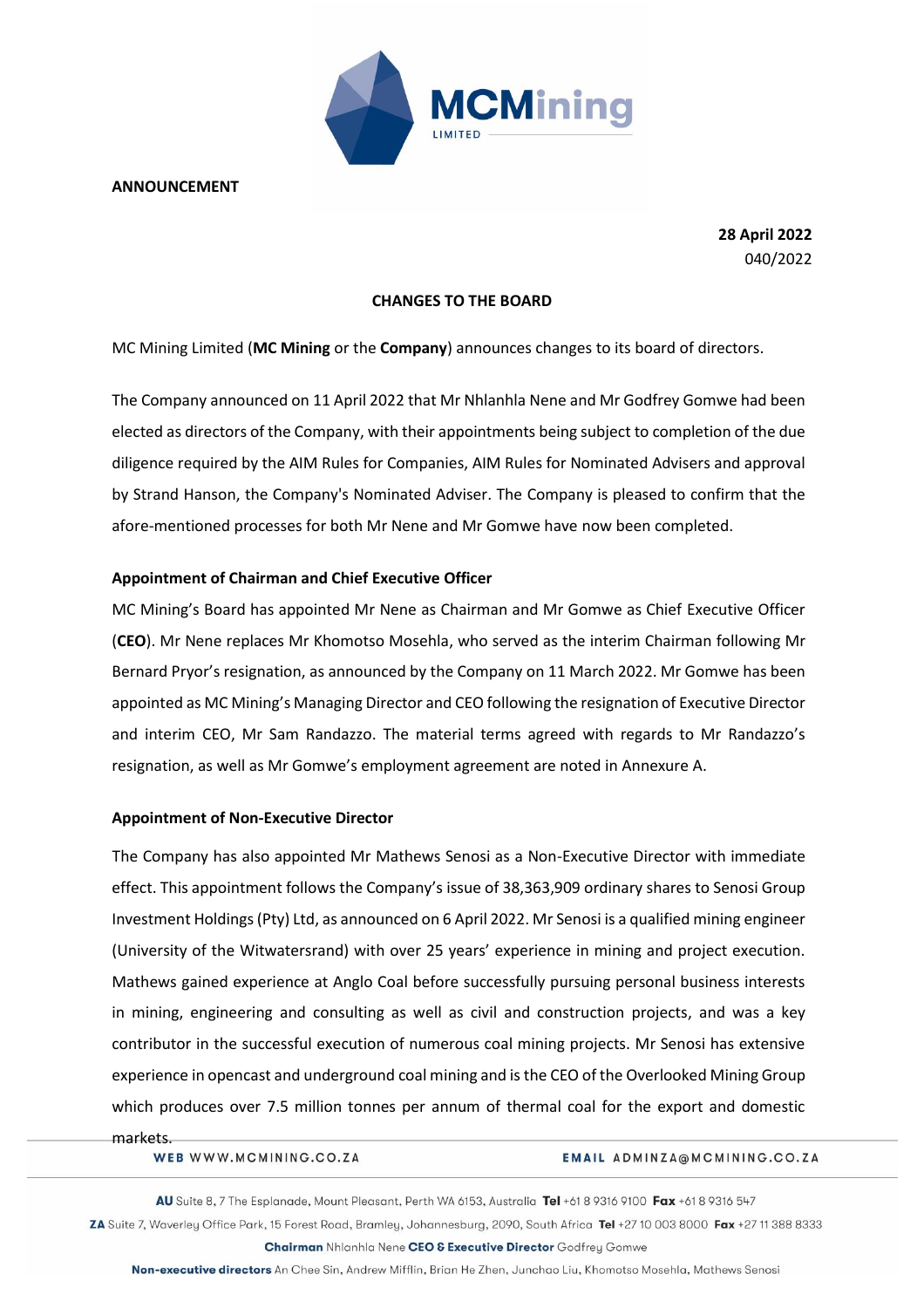**Commenting today, MC Mining's Chairman, Nhlanhla Nene, said**: *"I congratulate Mr Gomwe on his appointment as Managing Director and CEO. Godfrey brings a wealth of mining, commercial, financial and leadership expertise, and his extensive skills will be invaluable to MC Mining as we complete the Makhado funding package with a view to commencing construction later in CY2022. The Board also welcomes Mr Senosi's appointment and looks forward to his contribution in taking MC Mining forward to achieve its objectives and vision."*

## **Additional Information**

The following additional information is provided in accordance with paragraph (g) of Schedule Two of the AIM Rules for Companies.

## **Nhlanhla Musa Nene (aged 63)**

| <b>Current Directorships/Partnerships</b>                                            | Past Directorships/Partnerships (last five years) |
|--------------------------------------------------------------------------------------|---------------------------------------------------|
| Arise BV                                                                             | Allan Gray Group (Pty) Ltd                        |
| Access Bank South Africa Ltd                                                         | Allan Gray Life Ltd                               |
| Africa Cup of Nations 2013 Local Organising<br>Committee South Africa <sup>(1)</sup> | Allan Gray Unit Trust Management Pty Ltd          |
| <b>Babiro Property Holdings CC</b>                                                   | <b>Empact Group Pty Ltd</b>                       |
| <b>BDB Agricultural Supplies CC</b>                                                  | <b>Grocapital Holdings Ltd</b>                    |
| Little Elephant Training Centre for Early Education                                  | Grow Fresh Produce Agents (Pty) Ltd               |
| Main Street 1532 Pty Ltd                                                             | Motsamayi Corridors Company (Pty) Ltd             |
| The Council for Health Service Accreditation of                                      |                                                   |
| Southern Africa                                                                      |                                                   |
| Thebe Investment Corporation (Pty) Ltd                                               |                                                   |

## **Godfrey Gomwe (aged 66)**

| <b>Current Directorships/Partnerships</b>    | Past Directorships/Partnerships (last five years) |
|----------------------------------------------|---------------------------------------------------|
| <b>AECI Limited</b>                          | Lashka 167 Proprietary Limited                    |
| Anduro Investments (Pvt) Limited             | Lashka 168 Proprietary Limited                    |
| Bermod Investments (Pvt) Limited             | Thebe Mining Resources (Pty) Limited              |
| Blue Hills Ventures (Pty) Limited            | Promiguard Pty Ltd                                |
| Econet Wireless Zimbabwe Limited             |                                                   |
| Intaba Mountain Resources (Pty) Limited      |                                                   |
| K2014197565 Pty Ltd                          |                                                   |
| Marimba Global Investors (Pty) Limited       |                                                   |
| Masakane Resources Investments (Pty) Limited |                                                   |
| Matinex (Pty) Limited                        |                                                   |
| <b>MERB Pty Ltd</b>                          |                                                   |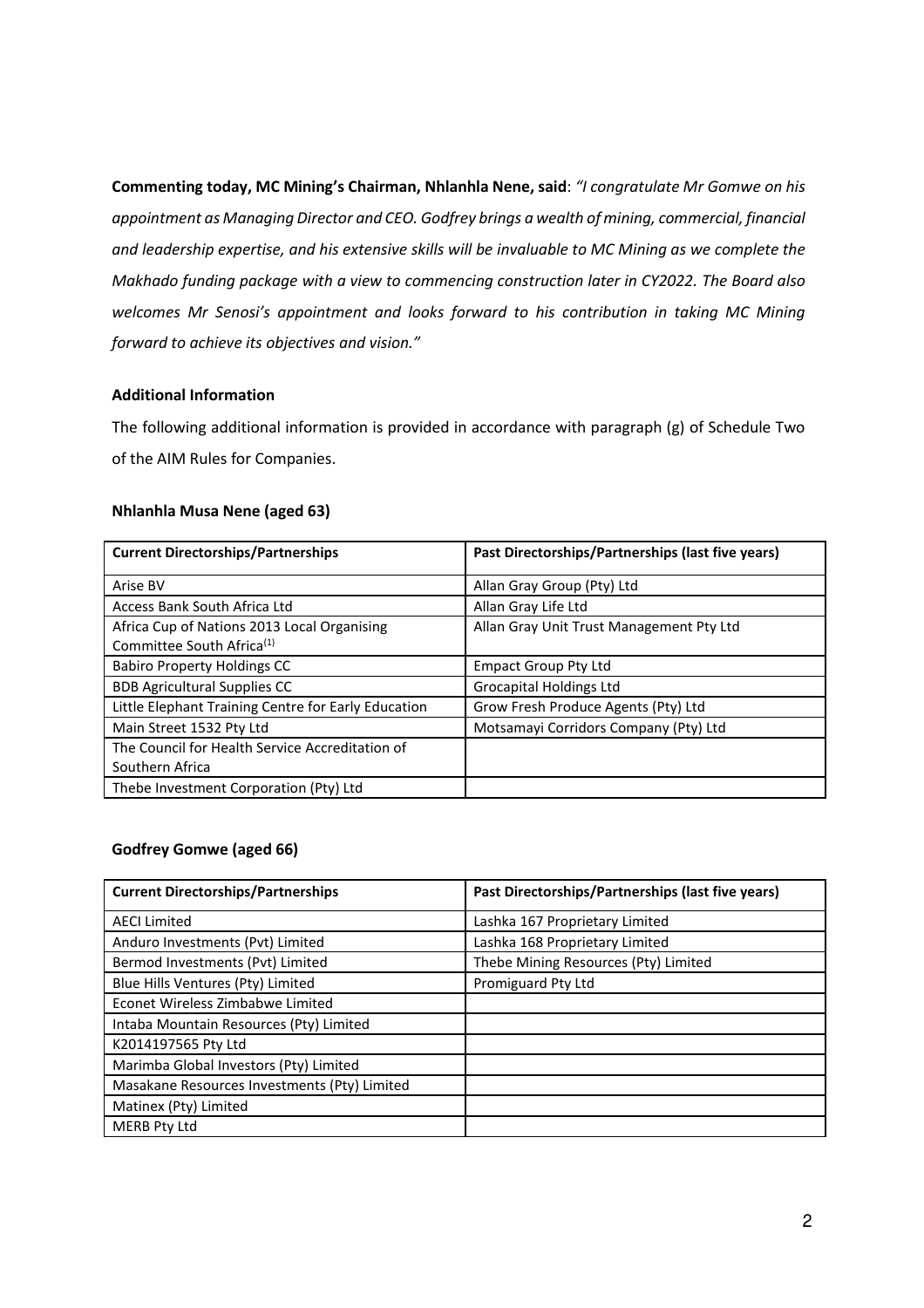| <b>Current Directorships/Partnerships</b>  | Past Directorships/Partnerships (last five years) |
|--------------------------------------------|---------------------------------------------------|
| Money for Jam Investments 42 (Pty) Limited |                                                   |
| Olive Trust                                |                                                   |
| One4Two (Pty) Limited                      |                                                   |
| <b>Orion Minerals Limited</b>              |                                                   |
| Pinda Mzala Investments (Pty) Limited      |                                                   |
| Seriti Coal (Pty) Limited                  |                                                   |
| Seriti New Largo Pty Limited               |                                                   |
| Seriti Resources Holdings Limited          |                                                   |
| Southern Sphere Platinum (Pty) Limited     |                                                   |
| Studio 521 Investments CC                  |                                                   |
| The Meat Block Pty Limited                 |                                                   |
| Thebe Investment Corporation Pty Limited   |                                                   |
| Tshikululu Social Investments NPC          |                                                   |
| Tshikululu Trust                           |                                                   |
| Ubhejane Resource Investment (Pty) Limited |                                                   |
| Vergelegen Wines (Pty) Limited             |                                                   |
| VV Enterprise (Pty) Limited                |                                                   |
| Wheat Sheaf Investments (Pty) Limited      |                                                   |

# **Ontiretse Matthews Senosi (aged 44)**

| <b>Current Directorships/Partnerships</b>         | Past Directorships/Partnerships (last five years)             |  |
|---------------------------------------------------|---------------------------------------------------------------|--|
| Balindi Mining (Pty) Ltd                          | Coalcor Mining (Pty) Ltd                                      |  |
| Blue Mining Services (Pty) Ltd                    | Emang One Resources (Pty) Ltd                                 |  |
| Bochabela Mining (Pty) Ltd                        | Klipbank Mining (Pty) Ltd                                     |  |
| CMS Alpha (Pty) Ltd                               | Kuruman Manganese Mining Contractors (Pty) Ltd <sup>(2)</sup> |  |
| Dalirox (Pty) Ltd                                 | Sango Elihle Trading and Projects CC                          |  |
| Dorstfontein Coal Mines (Pty) Ltd                 |                                                               |  |
| Dreamworks Haven Investments (Pty) Ltd            |                                                               |  |
| Evening Shade Properties 126 (Pty) Limited        |                                                               |  |
| Forzando Coal Mines (Pty) Ltd                     |                                                               |  |
| G and B Coal Mining (Pty) Ltd                     |                                                               |  |
| Grazigen (Pty) Ltd                                |                                                               |  |
| Ithemba Farm (Pty) Ltd                            |                                                               |  |
| J A Engineering Works (Pty) Ltd                   |                                                               |  |
| JCI Mining (Pty) Ltd                              |                                                               |  |
| Katlego Coal (Pty) Ltd                            |                                                               |  |
| Matubatuba Mining (Pty) Ltd                       |                                                               |  |
| Newcastle Coal Mines (Pty) Ltd                    |                                                               |  |
| Ontikea Commodities (Pty) Ltd                     |                                                               |  |
| Overlooked Colliery (Pty) Limited                 |                                                               |  |
| Overlooked Colliery Alpha (Pty) Ltd               |                                                               |  |
| <b>Overlooked Group Management Services (Pty)</b> |                                                               |  |
| Limited                                           |                                                               |  |
| PCD Eleazer Gold (Pty) Ltd                        |                                                               |  |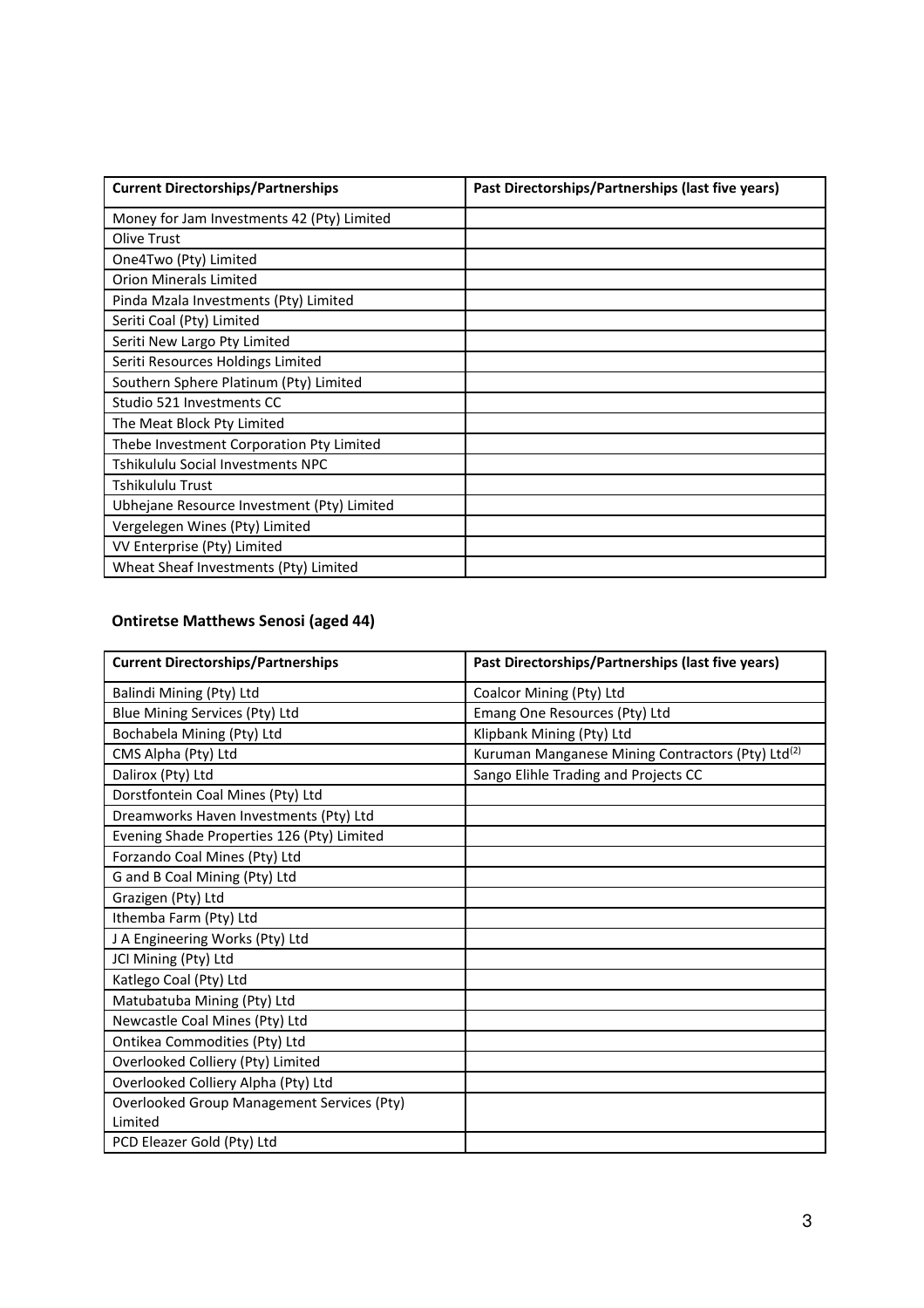| <b>Current Directorships/Partnerships</b>   | Past Directorships/Partnerships (last five years) |
|---------------------------------------------|---------------------------------------------------|
| Sailfish Holdings (Pty) Ltd                 |                                                   |
| Sazi Coal (Pty) Ltd                         |                                                   |
| SBS Mining (Pty) Limited                    |                                                   |
| Senocha Quarries (Pty) Ltd                  |                                                   |
| Senosi Group Investments Holdings (Pty) Ltd |                                                   |
| Senosi Trading (Pty) Limited                |                                                   |
| SM Metals Exploration (Pty) Ltd             |                                                   |
| Soft Wink Properties (Pty) Limited          |                                                   |
| Tumelo Coal Mines (Pty) Ltd                 |                                                   |
| Zelpy Gold Mine (Pty) Ltd                   |                                                   |

## *Note:*

*(1) South Africa's company registry notes that Mr Nene's directorship role with Africa Cup of Nations 2013 Local Organising Committee South Africa is current. However Mr Nene resigned from this position in 2014 and steps are being taken to update the records accordingly.*

*(2) South Africa's company registry notes that Mr Senosi was a director of Kuruman Manganese Mining Contractors (Pty) Ltd until 2020. However Mr Senosi believes that the filings were made erroneously and steps are being taken to update the records accordingly.* 

Through Senosi Group Investment Holdings (Pty) Ltd, Mr Senosi is beneficially interested in 38,363,909 Ordinary Shares in the Company.

Other than the information contained within this announcement, there is no further information required to be disclosed pursuant to paragraph (g) of Schedule Two of the AIM Rules.

Authorised by **Nhlanhla Nene Chairman**

This announcement has been approved by the Company's Disclosure Committee.

| For more information contact:<br>Tony Bevan            | Company Secretary                           | <b>Endeavour Corporate</b><br>Services                                | +61 08 9316 9100                    |
|--------------------------------------------------------|---------------------------------------------|-----------------------------------------------------------------------|-------------------------------------|
| <b>Company advisors:</b><br>James Harris / James Dance | <b>Nominated Adviser</b>                    | <b>Strand Hanson Limited</b>                                          | +44 20 7409 3494                    |
| Rory Scott<br>James Duncan                             | Broker (AIM)<br>Financial PR (South Africa) | <b>Tennyson Securities Limited</b><br>R&A Strategic<br>Communications | +44 20 7186 9031<br>+27 11 880 3924 |

Investec Bank Limited is the nominated JSE Sponsor